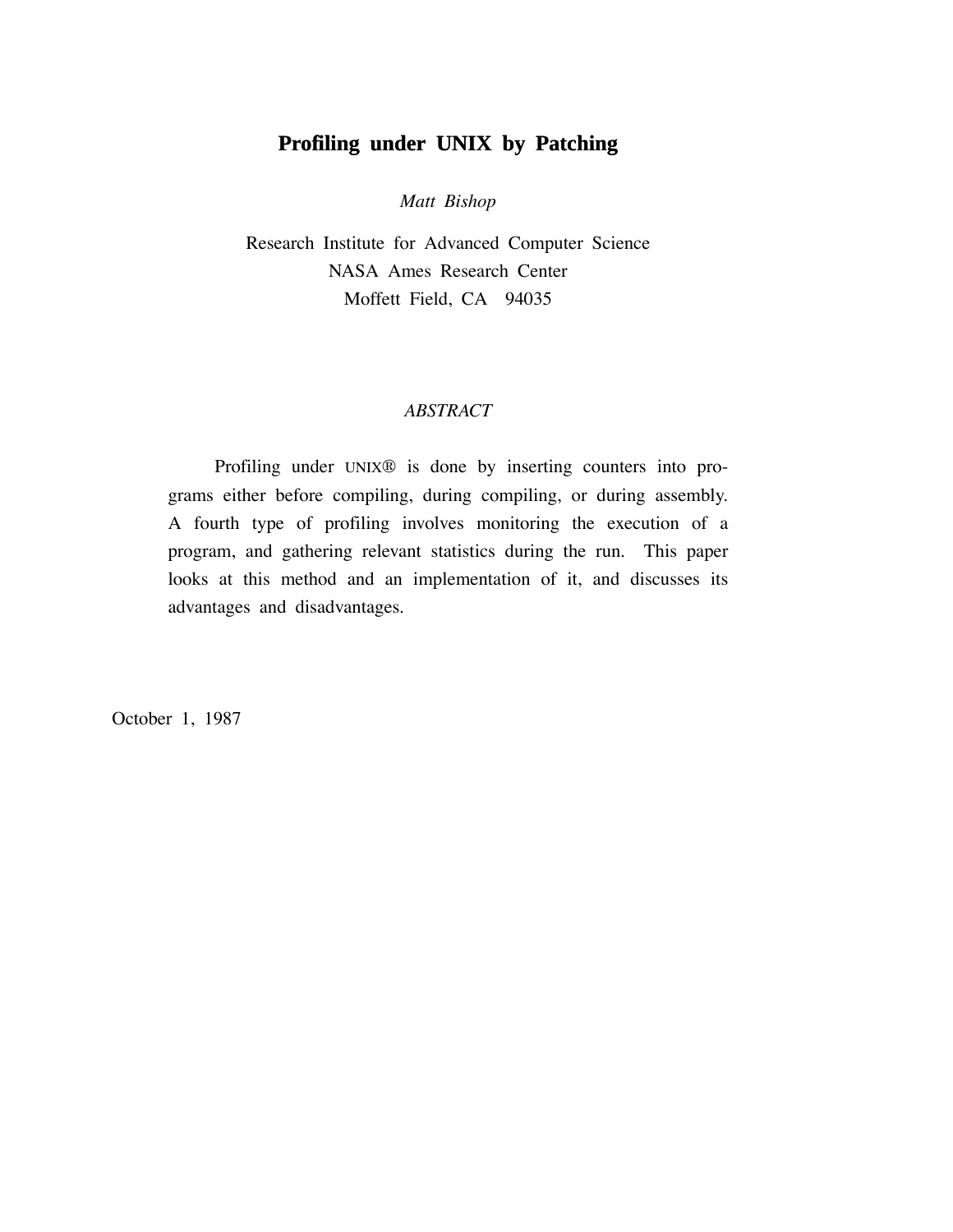# **Profiling under UNIX by Patching**

*Matt Bishop*

Research Institute for Advanced Computer Science NASA Ames Research Center Moffett Field, CA 94035

Keywords: profiling, patching, UNIX, execution monitor

# **Introduction**

There is a saying among programmers, ''[m]ake it right before you make it faster".<sup>1</sup>. This involves testing the program, usually by running it on some test data. But how can a programmer be sure that the test data really exercises all paths of control, so every statement is executed at least once? And once the programmer is satisfied the program is right, how can he tell in what sections of code the program spends most of its time?

Obtaining the answers to these questions require the use of a tool called a *profiler*. This tool will monitor the execution of a program, gather statistics on the program execution, and print the results in an understandable form. Among the units of a program that can be profiled are functions and source lines; one can think of these as being large-grained and fine-grained units, the idea being that one profiles the function calls to determine in which function the program spends most of its time, and then look at a source line profile of the function to determine what parts should be rewritten. Several books describe methods for using this information to improve program performance<sup>2,3</sup>.

There are also two types of statistics that are gathered from profiling; each has its own uses. The first is timings, which give the number of seconds (or clock ticks) spent in each unit. These statistics must be read with an understanding of factors that corrupt the timings. Since instructions are usually executed far faster than one clock tick per instruction, timings are rarely exact; for example, if

Work reported here was supported by the National Aeronautics and Space Administration under contract NCC 2-387.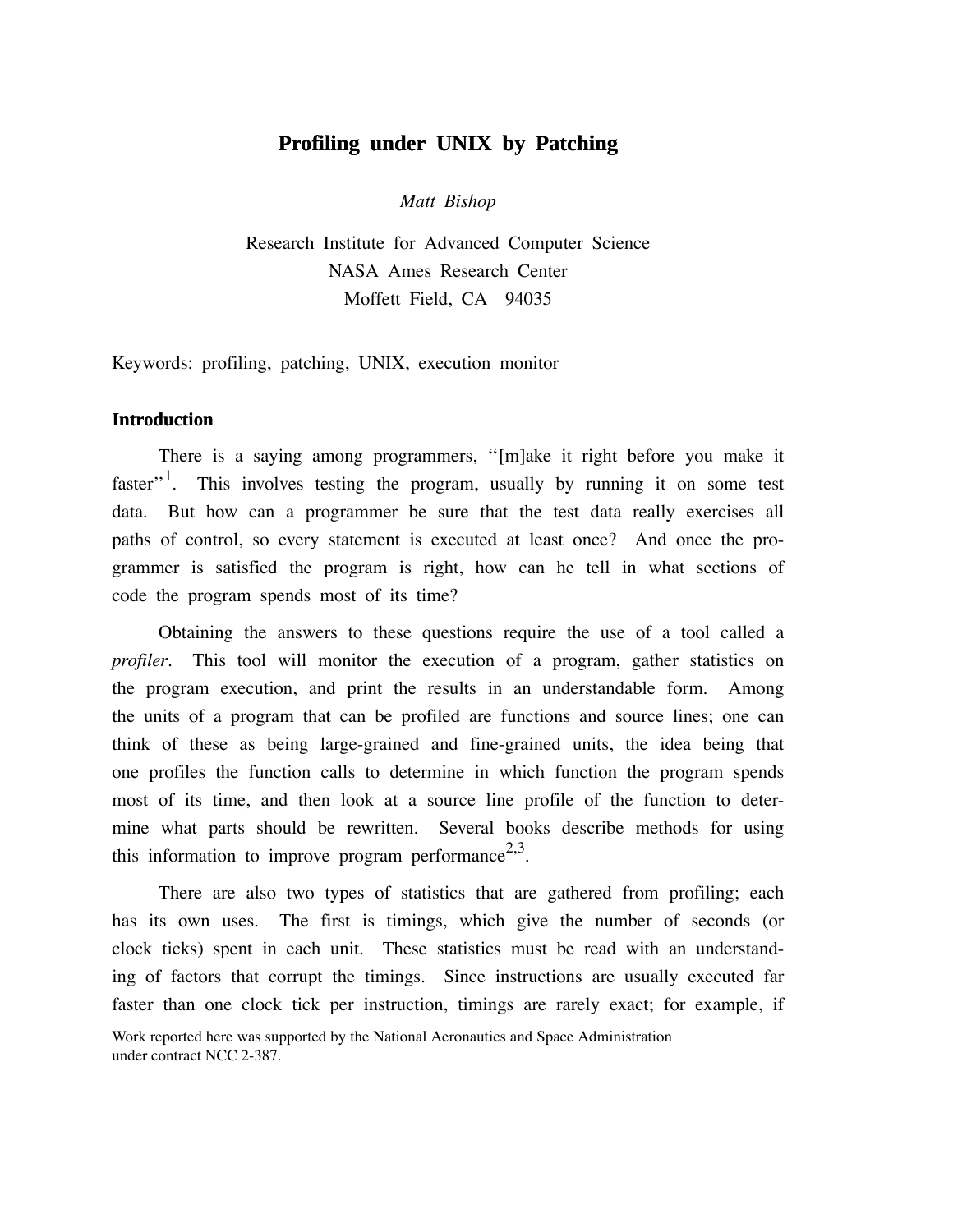a subroutine is called and returns between clock ticks, the subroutine would not show up in timings. Timings also depend on things not related to the program, such as the speed of paging and what parts need to be paged in. So, while timings are a useful guide, they are not ideal. The second statistic is counts, which give the number of times the relevant unit has been executed. Counts have the advantage that they are entirely precise; but since the units being counted may vary wildly in complexity, they lack the weighting that timings provide.

Timing and counting statistics are both generated in the same way. Special instructions are placed between the units being monitored, such as function or block entry points. When the program runs, this special code increments timers or counters, and when the program ends, the information is saved somewhere. The programmer can then analyze this information to see the timings and counts that interest him.

There are four basic ways to implement profiling programs. The first is to modify the compiler to generate the special code; the second is to use a preprocessor to insert special code in the source program; the third is to use a postprocessor to insert special code in the assembly language program produced by the compiler; and the fourth is to use an execution monitor. Traditionally, UNIX profiling has been done using the first method<sup>4</sup>. This method has the disadvantage that one needs access to the compiler sources to implement it, and system administrators are as a rule reluctant to replace a working compiler with a locally modified one. It has the advantage that no preprocessing or postprocessing is needed to add the instructions, and issues such as handling the state of the process do not arise since the compiler will deal with them. Of late, the second method has also been used<sup>5</sup>. Its problems are that the postprocessor must preserve condition codes across the inserted special code, and in order to work correctly, the postprocessor must have an intimate knowledge of the target computer's assembly language. The problems with preprocessors are different; basically, preprocessors require that the program be parsed and (where necessary) rewritten to prevent the special code being inserted from causing syntax errors. These methods have the advantage that one need not modify the compiler to use them, since they are not a part of the compiler itself.

Very little attention has been paid to using execution monitors with UNIX thus far. This paper will examine the design, implementation, and experiences using such a tool. First, we shall discuss how an execution monitor works, and then describe the implementation of this tool, and some experiences with its use.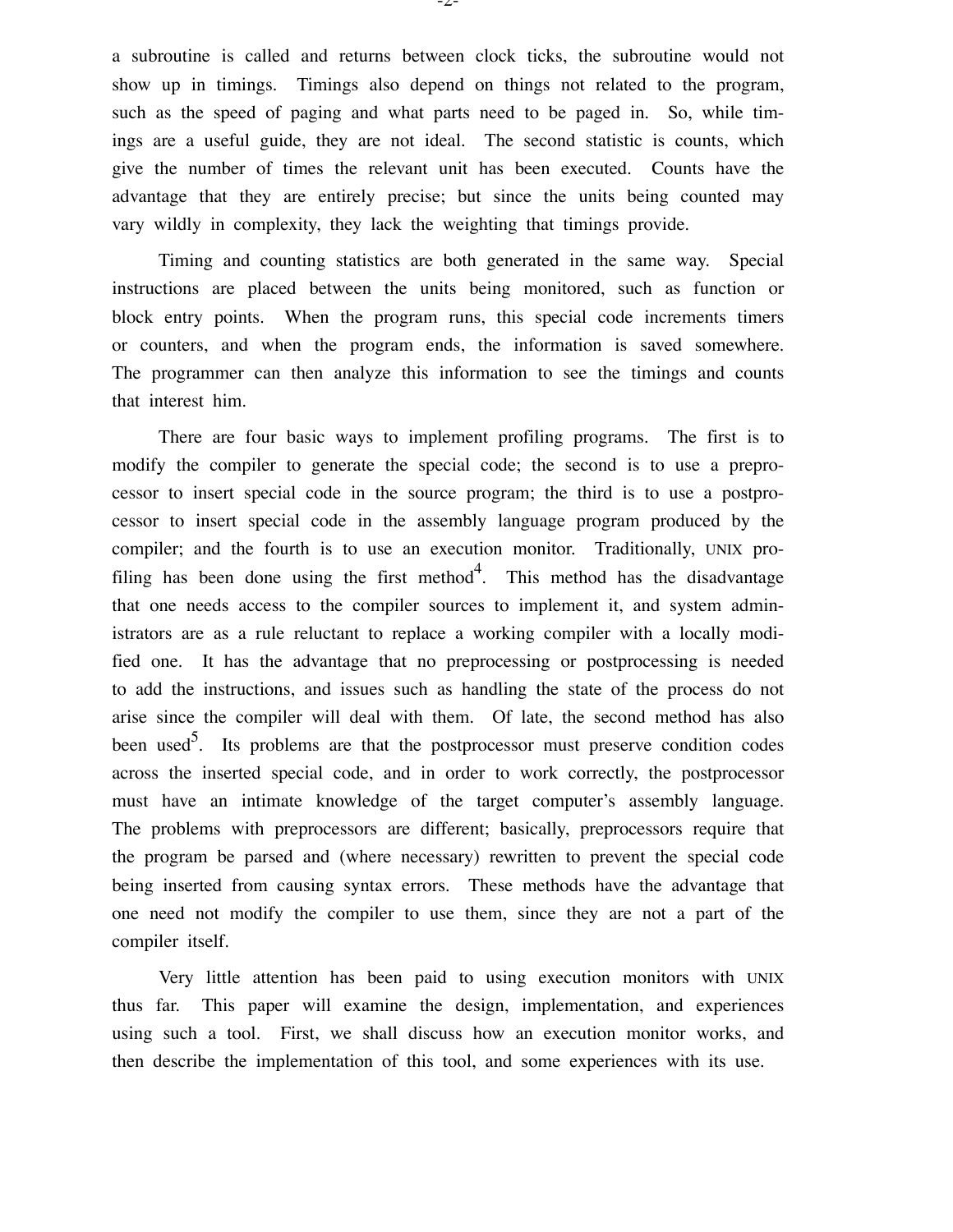#### **How an Execution Monitor Works**

Use of an execution monitor involves a technique called *patching*<sup>6</sup>. When the execution monitor runs, it starts the program to be profiled and immediately suspends it. The monitor then saves instructions at the beginning of each unit of the program to be profiled, and replaces them with instructions that will cause a fault when executed (called breakpoints.). When this is done, the execution monitor restarts the program to be profiled. Whenever a unit is reached, a fault occurs, and control is returned to the execution monitor; the execution monitor determines if the fault was caused by entry into a unit, and if so increments the counters and timers associated with that unit. It then puts back the original instruction, and single steps through the program being profiled until some other instruction is executed. The execution monitor then replaces the instruction with a breakpoint and the execution monitor restarts the program being profiled.

The technique of modifying the process space of the process being profiled is called patching. It is a very powerful technique, and is used by dynamic debuggers to enable a programmer to manipulate both data and instructions in a program being debugged. Like dynamic debugging, use of a patching technique requires the operating system to allow one process to change the instruction stream of another process in order to allow the placement and replacement of breakpoints in the process being monitored. Compilers must provide some means of associating the units being profiled or debugged with addresses in the process instruction or data space, so that the execution monitor can determine where to place the breakpoints. In essence, profiling by patching is a very simple form of dynamic debugging; so if a computer system supports any kind of dynamic debugging, execution monitors for profiling can be written. And just as with dynamic debuggers, the granularity of the counts that the profiler can provide depends on the amount of information in the symbol table of the object code of the program that is to be profiled. For example, if line numbers were not present but function names and addresses were, source lines could not be profiled but function calls could be.

Two questions about this patching procedure immediately come to mind. When the illegal instruction and the instruction it replaced are exchanged, and the traced program is single stepped, the instruction might be re-executed. If this happened, the count associated with the line would be incorrect. To avoid this error, the execution monitor must check the program counter after the single stepping. If the replaced instruction were re-executed, it increments the counter for that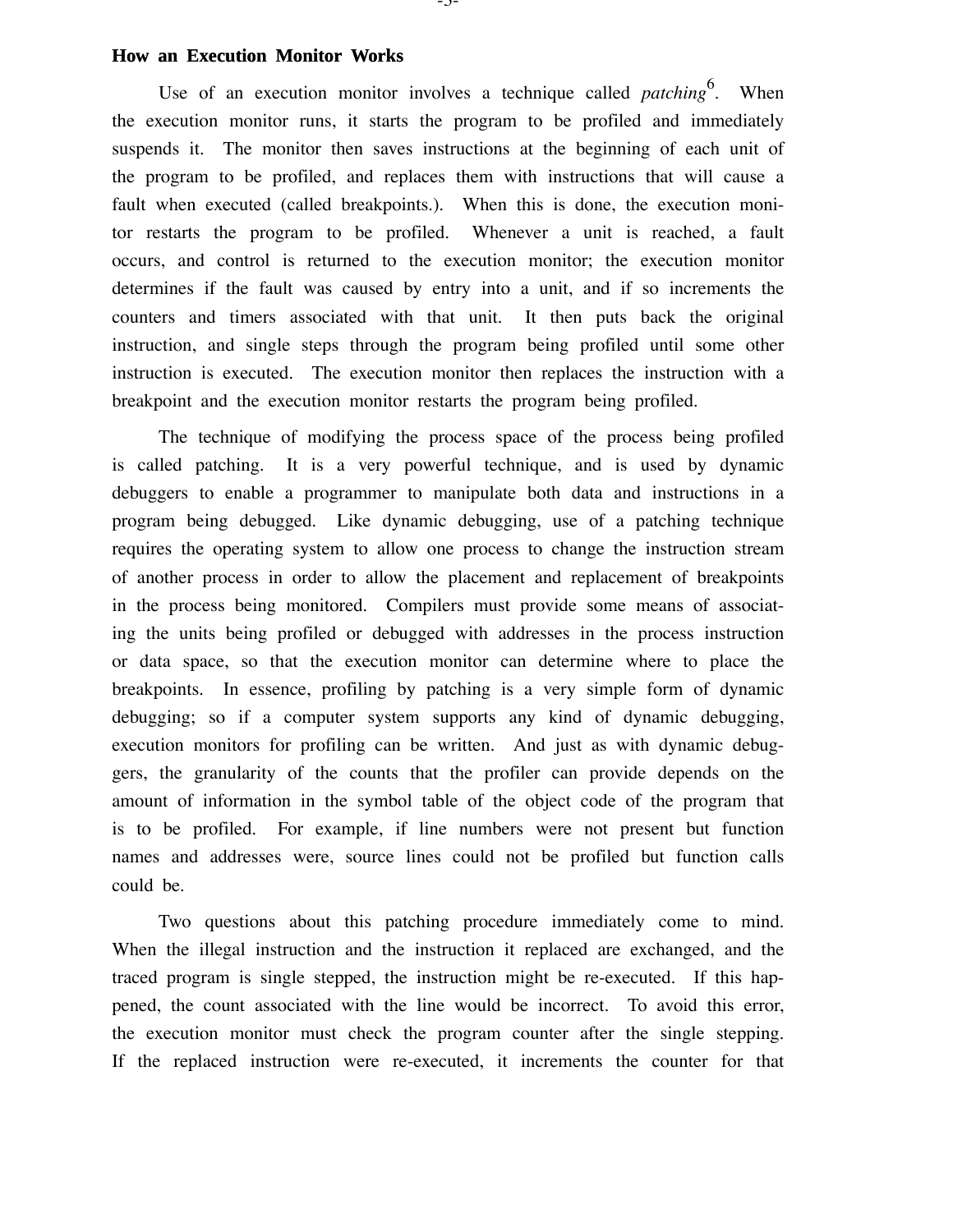instruction and repeats the single stepping. When the program counter shows that some other instruction has been executed, the illegal instruction is restored.

The second question is related. Implicit in this method is the assumption that the instruction causing the fault does not change the state of the traced process, and in particular the condition codes. Usually, this is no problem since illegal instructions cause faults not reflected in the condition codes; if there is no such instruction, however, matters become far more complicated. The execution monitor should substitute three instructions rather than one:

> *n* copy condition code register to location  $n + k_2$  $n + k_1$  execute illegal instruction  $n + k<sub>2</sub>$  store the former condition codes here

Then, before allowing the program to continue, the execution monitor would have to replace the contents of locations *n* through  $n + k_2$  with what was originally there, and then restore the condition codes from location  $n + k_2$ . This process would have to continue until the instruction at location  $n + k_2$  is passed, at which point everything can be restored as it was before the instruction at *n* was executed.

Once the program has finished execution, the execution monitor must print the results. There are two ways to do this. The traditional method of other profilers running under UNIX has been to dump the results in an intermediate file (called *mon.out* or something similar) and provide another program to print the data there in an intelligible format. The second is to add the code to print the results to the program being profiled. The first approach provides more flexibility, because users can examine the raw data directly and combine the data produced by several runs; no doubt this is why UNIX profilers tend to use it. However, UNIX profilers work with a fairly small amount of data (namely, counts and timings of function calls) rather than with large amounts of data such as counts for each line. Moreover, for an execution monitor, adding code to make an intelligible printout adds nothing to the program being traced, since this code resides in the monitor itself. So the situation is not so clear-cut here, and in fact either method could be used with equal ease.

#### **An Implementation of an Execution Monitor**

The execution monitor described above is being implemented in two steps, the first of which has been completed and the second of which is in progress.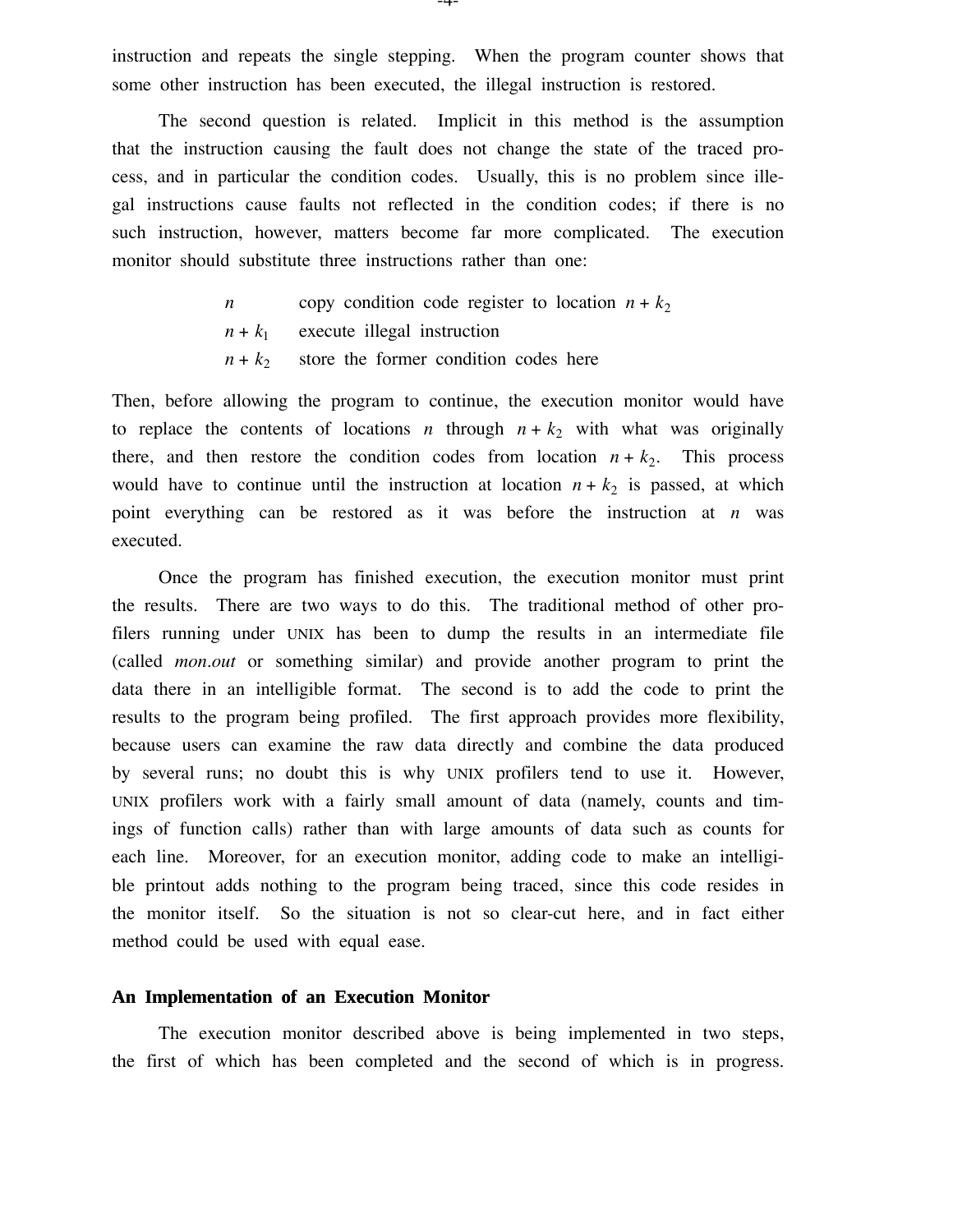The first version, described in this section, counts the number of times each source line is executed; the second version allows functions to be counted as well. The basic structure of both versions is the same; the next section describes the differences in detail. The first version runs on both VAX† and MC 68000 versions of 4.2 BSD. The second version is being implemented on a VAX running 4.3 BSD.

The first step in instrumenting the profiled program is to locate the beginnings of units to be counted within the traced program. This is done by looking at the symbol table. When a special debugging option is given, the 4.2 BSD C compiler creates symbol table entries for both source file names and line numbers, and with each line number provides the address of the first machine instruction in that line. One complication is that several line number entries may have the same address, for example if a multiline comment is present. These are loaded into an array of structures of the form

# **struct {**

**union {**

| <b>unsigned</b> t val; | /* value in symbol table $*$ /                          |
|------------------------|---------------------------------------------------------|
| ADDRESS t tadd;        | $\frac{1}{2}$ same, treated as an address $\frac{1}{2}$ |
| $\}$ t lpos;           | $/*$ where the line occurs $*$ /                        |
| WORD t word;           | $\frac{1}{2}$ the word that's there $\frac{1}{2}$       |
| WORD t ill;            | /* the word with illegal inst. $*$ /                    |
| UNIT t unit;           | $\frac{1}{2}$ unit being profiled */                    |
| unsigned int t count;  | /* count from execution monitor $*$ /                   |
|                        |                                                         |

### **}**;

The type *UNIT* contains information used to print the profile; since this version profiles line numbers only, this is defined as:

### **typedef union {**

| struct $\{$  |                              | $\frac{1}{2}$ structure to hold line number $\frac{1}{2}$ |
|--------------|------------------------------|-----------------------------------------------------------|
|              | <b>unsigned</b> int tus lno; | $\frac{1}{2}$ line number $\frac{1}{2}$ /                 |
|              | <b>char</b> $*$ tus fnm;     | /* pointer to file name $*$ /                             |
| $\}$ tu lno; |                              |                                                           |

# **}** UNIT;

The types *ADDRESS* and *WORD* are defined to be the types of an address and a † VAX is a Trademark of Digital Equipment Corporation.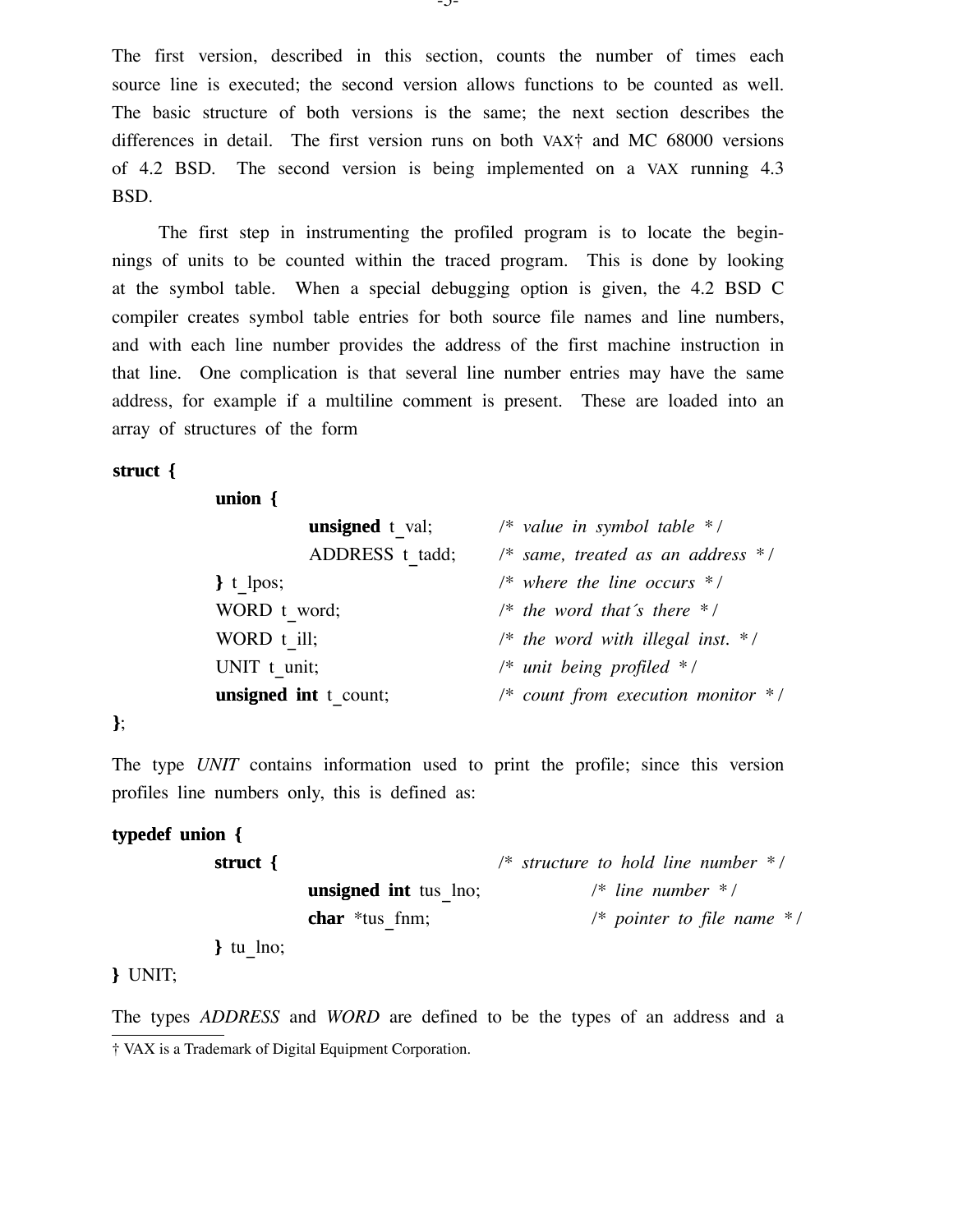word on the current machine; for example, on a VAX, these are

| typedef unsigned int WORD; |  | /* what a machine word is $*/$     |  |  |
|----------------------------|--|------------------------------------|--|--|
| typedef WORD *ADDRESS;     |  | /* what a machine address is $*$ / |  |  |

The field *t\_word* will hold the word at that location, and the field *t\_ill* will hold the same word but with the instruction being replaced by an illegal instruction. All lines are found in one pass over the symbol table.

The next step is to replace the instructions at the beginning of each line with the illegal opcode. In the implementation, this opcode is the opcode LDPCTX ("LoaD Process ConTeXt"<sup>7</sup>), which is a privileged operation (and when executed by a user's program will cause a fault) but which does not alter the condition codes after the fault. First, the process to be profiled is started after marking that it is to be traced; on the VAX, this causes a fault after the first instruction of that process is executed. At this time, words are copied from the child process' memory into the array of structures described above, and replaced with words modified with the illegal instruction at the address indicated by the line number. (Use of words rather than bytes is necessary, even on a byte-addressed machine like the VAX, because the *ptrace* call  $\alpha$  reads and writes only words.)

Now, the profiled process is ready to run. It is signaled to continue, and the execution monitor waits for a fault or termination. If the child terminated, the program analyzes the results. If it faults, the execution monitor determines what signal caused the fault and where the program faulted. If the fault was not an illegal instruction, or the address is not that of a line, the execution monitor will attempt to force the child process to continue as though it had received that fault. (This usually results in that process terminating, possibly with a core dump.) Otherwise, the execution monitor adds 1 to the *t\_count* fields of all lines with that address in *t\_lpos*. It copies the *t\_word* field of the appropriate entry in the array into the traced process' text space, and then single steps, checking each step until the instruction has been passed. The appropriate *t\_ill* field is copied into the profiled program's instruction space. Now, the new program counter value must be compared to the addresses of the line numbers, lest two lines occupy less than one machine word. If this is true, the entire procedure is repeated using the new instruction and line number. If not, program execution continues.

Printing in the first version is done by the execution monitor; the user can request line counts, a full histogram, or a scaled histogram. The basic scheme is the same for all formats -- simply traverse the array of line numbers and print the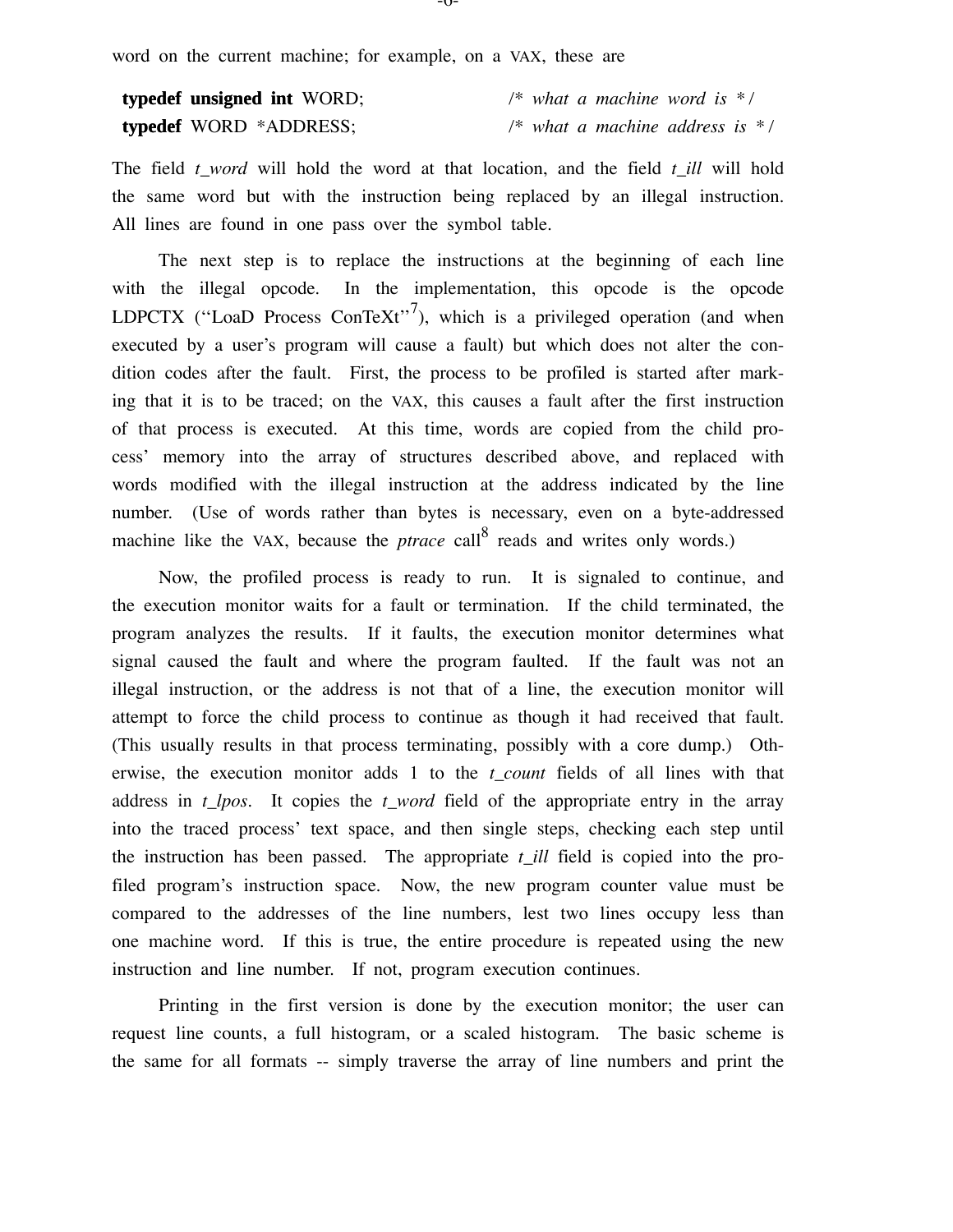counts. In all cases, the usual format is to print the counts followed by the source file lines. Here is a sample of output from this program; the program simply generates an array of 1000 numbers and sorts them using a Shell sort<sup>9</sup>:

CTRACE Version 1.3 (July 25, 1983)

| <b>FILE</b>             |                | LINE COUNT |                                               |
|-------------------------|----------------|------------|-----------------------------------------------|
| x.c                     | $\mathbf{1}$   | 0:         | #define MAX 100                               |
| X.C                     | $\overline{2}$ | 0:         |                                               |
| X.C                     | 3              | 0:         | main()                                        |
| $\mathbf{X}.\mathbf{C}$ | $\overline{4}$ | 1:         | $\{$                                          |
| X.C                     | 5              | 1:         | register int i;                               |
| X.C                     | 6              | 1:         | int list[MAX];                                |
| X.C                     | $\overline{7}$ | 1:         | long random();                                |
| X.C                     | $8\,$          | 1:         |                                               |
| X.C                     | 9              | 1:         | $for(i = 0; i < MAX; i++)$                    |
| X.C                     | 10             | 100:       | $list[i] = random();$                         |
| X.C                     | 11             | 1:         |                                               |
| X.C                     | 12             | 1:         | shell(list, MAX);                             |
| X.C                     | 13             | 1:         | $\}$                                          |
| X.C                     | 14             | 0:         |                                               |
| X.C                     | 15             | 0:         | shell(v, n)                                   |
| X.C                     | 16             | 0:         | int $v[]$ , n;                                |
| X.C                     | 17             | 1:         | $\{$                                          |
| x.c                     | 18             | 1:         | register int i, j, gap, temp;                 |
| X.C                     | 19             | 1:         |                                               |
| X.C                     | 20             | 1:         | for(gap = $n/2$ ; gap > 0; gap /= 2)          |
| X.C                     | 21             | 6:         | $for(i = gap; i < n; i++)$                    |
| X.C                     | 22             | 503:       | for(j=i-gap; j>=0 && v[j]>v[j+gap]; j-=gap) { |
| X.C                     | 23             | 386:       | $temp = v[j];$                                |
| x.c                     | 24             | 386:       | $v[j] = v[j+gap];$                            |
| X.C                     | 25             | 386:       | $v[j+gap] = temp;$                            |
| X.C                     | 26             | 386:       | }                                             |
| X.C                     | 27             | 1:         |                                               |
| X.C                     | 28             | 1:         | }                                             |

Note that the counts must be interpreted properly. For example, look at the ''for''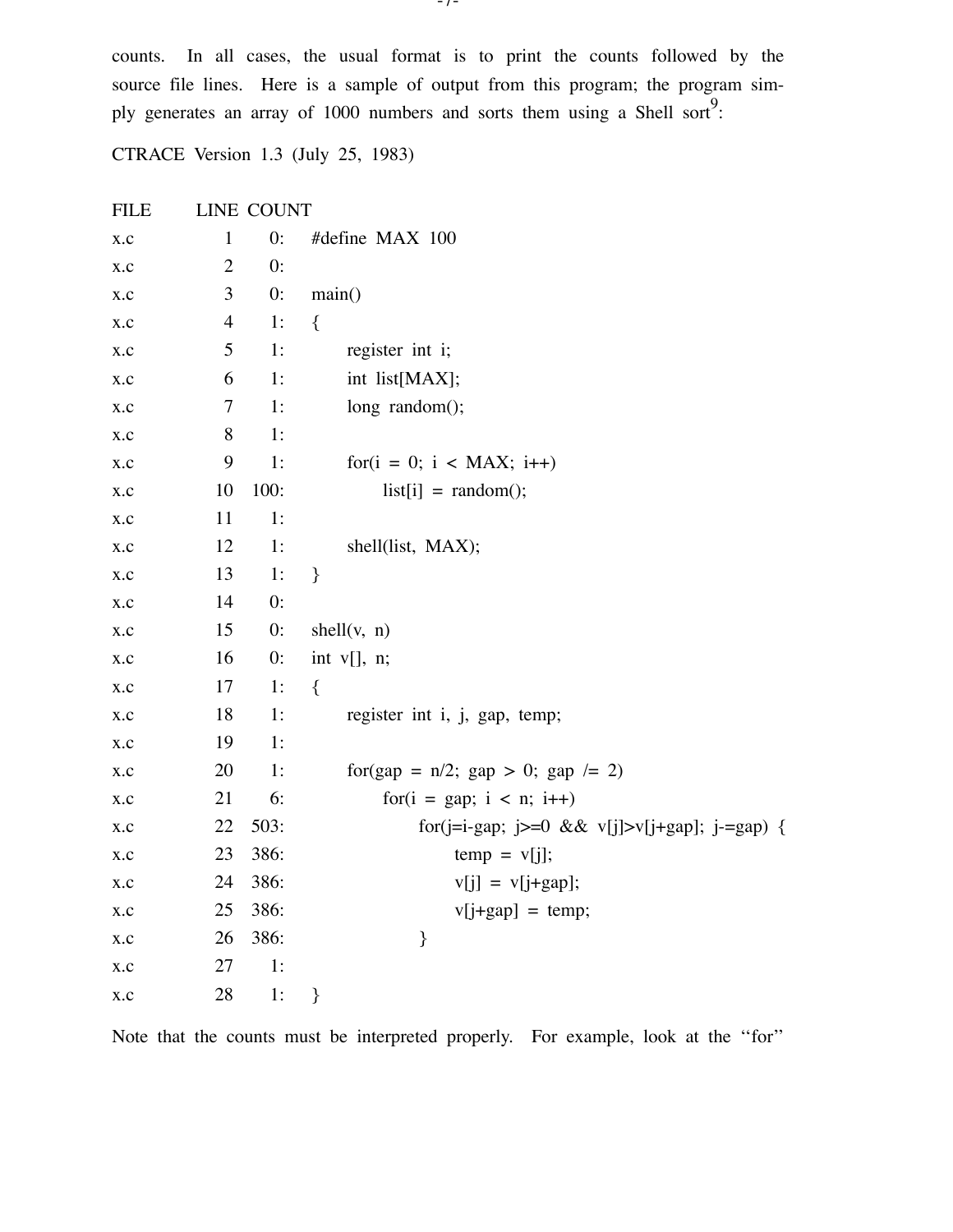loop in lines 9−10. Even though the count is 1, the test in the ''for'' statement is executed 100 times; the problem is that the 4.2 BSD C compiler puts the symbol for the line number at the machine instruction generated for the initialization, and the next line number is for that of the loop. Unfortunately, fixing this would require the compiler to be changed.

### **The Next Version**

This version works on principles similar to the first version, but will permit functions and basic blocks to be profiled. Profiling functions is of more use than the profiling of lines and blocks, since one need not have compiled the program with debugging information, and need not have the source available. However, it requires information about how different machines handle function calls. Some, such as the MC 68000, begin at the address stored in the symbol table. In this case, the illegal instruction can be placed at the address of the function. Others, such as the VAX, begin execution at the word after the address of the function (the word at the address is used to indicate what registers should be saved, among other things). In these cases, the illegal instruction must be placed at the first word executed upon entry into the function. Profiling blocks requires information about each block to be placed in the symbol table; compilers that can do this generally only do so when debugging information is requested.

The definition of the structure used to hold profiling information and of *UNIT* in this version are a bit more complex:

### **struct {**

**union {**

| <b>unsigned</b> t val; | $\frac{1}{2}$ value in symbol table $\frac{1}{2}$        |
|------------------------|----------------------------------------------------------|
| ADDRESS t tadd;        | $\frac{1}{2}$ same, treated as an address $\frac{1}{2}$  |
| $\}$ t lpos;           | $\frac{1}{2}$ where the line occurs $\frac{1}{2}$ /      |
| WORD t word;           | $\frac{1}{2}$ the word that's there $\frac{1}{2}$        |
| WORD t ill;            | /* the word with illegal inst. $*/$                      |
| unsigned int t type;   | /* type of unit in this structure $*$ /                  |
| UNIT t unit;           | $/*$ unit being profiled $*$ /                           |
| unsigned int t count;  | $\frac{1}{2}$ count from execution monitor $\frac{1}{2}$ |
|                        |                                                          |

**}**;

The field *t\_type* contains one of three values: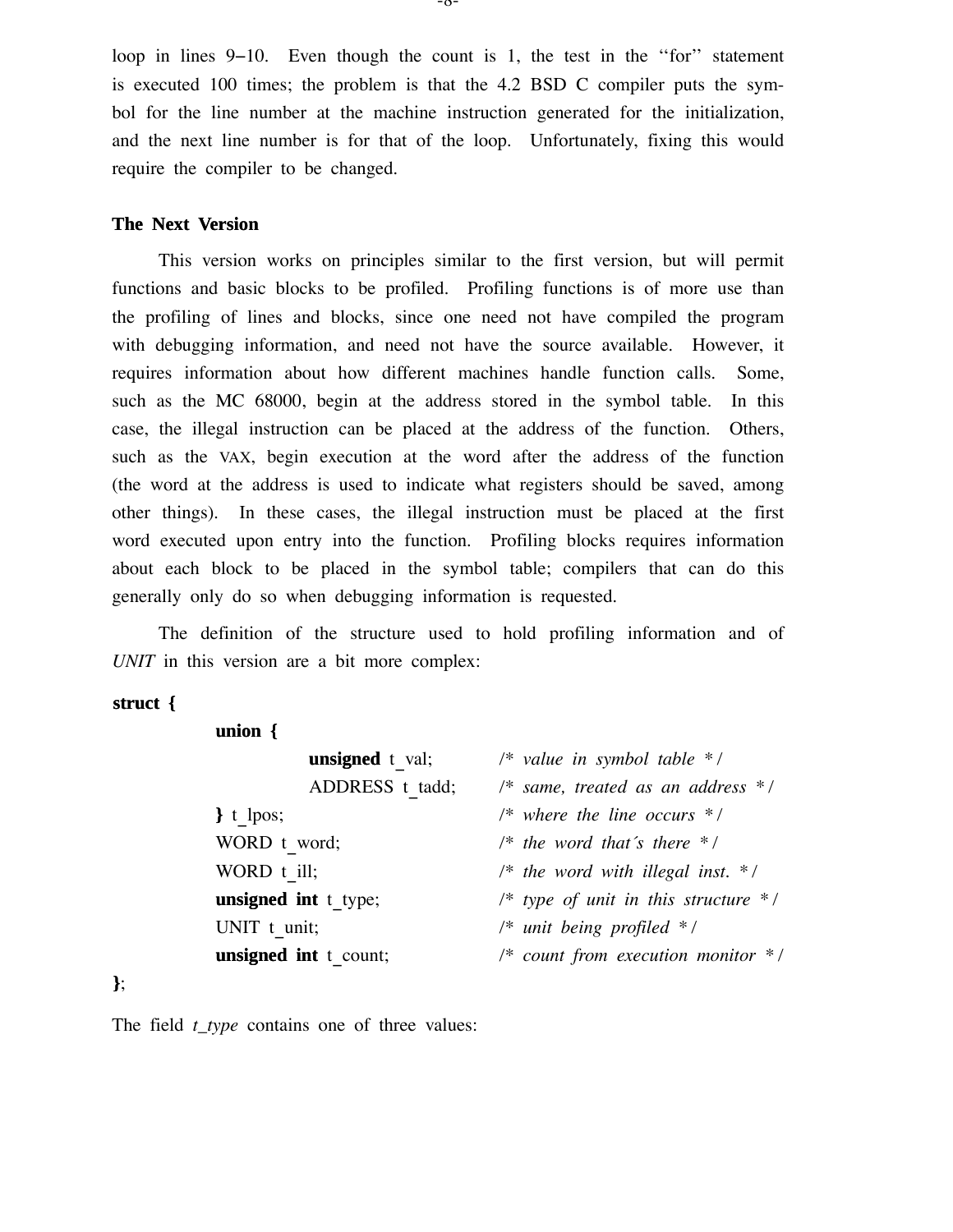| #define | U LINE   |  | /* this structure contains a line $*$ /                           |  |
|---------|----------|--|-------------------------------------------------------------------|--|
| #define | U FUNC 2 |  | /* this structure contains a function $*$ /                       |  |
| #define | U BBLK 3 |  | $\frac{1}{2}$ this structure contains a basic block $\frac{1}{2}$ |  |

The type *UNIT* is defined as:

### **typedef union {**

| struct $\{$                  | $\frac{1}{2}$ structure to hold line number $\frac{1}{2}$ |
|------------------------------|-----------------------------------------------------------|
| <b>unsigned</b> int tus lno; | $\frac{1}{2}$ line number $\frac{1}{2}$                   |
| <b>char</b> $*$ tus fnm;     | /* pointer to file name $*$ /                             |
| $\}$ tu lno;                 |                                                           |
| <b>char</b> $*$ tu func;     | /* pointer to function name $*$ /                         |
| <b>unsigned</b> int tu lvl;  | $/*$ level of basic block $*$ /                           |

**}** UNIT;

The second difference is that the user will be able to specify what lines, source files, blocks, and functions are to be profiled. One of the main problems with the first version is that a signal trap occurred on every line (this will be dramatically illustrated in the next section, when timings of the sample program are shown.) In the second version, this will only be true with the specific parts that the user wants to trace.

#### **Comparison of Profiling Methods**

The discussion in the introduction pointed out some problems with various methods of profiling: having the compiler generate counters and timers, preprocessing programs and inserting profiling code; postprocessing assembly language output from the compiler and inserting profiling code; and using an execution monitor. The question of which method is best cannot be answered simply; to a large degree, it depends on what tools are available and what information is desired.

First, if the user wants to generate counts for each source line, using compiler-generated code is probably not an option, since most UNIX compilers do not provide such statistics. (The Berkeley pascal compiler *pxp*(1) comes close, producing statistics for blocks.) Preprocessing programs solves the problems posed by condition codes, since the compiler takes care of them; but such programs require at minimum a parser (to ensure adding the profiling statements does not produce a syntax error.) Postprocessing has the problem with condition codes, and requires a knowledge of the machine's assembly language instructions as well as the code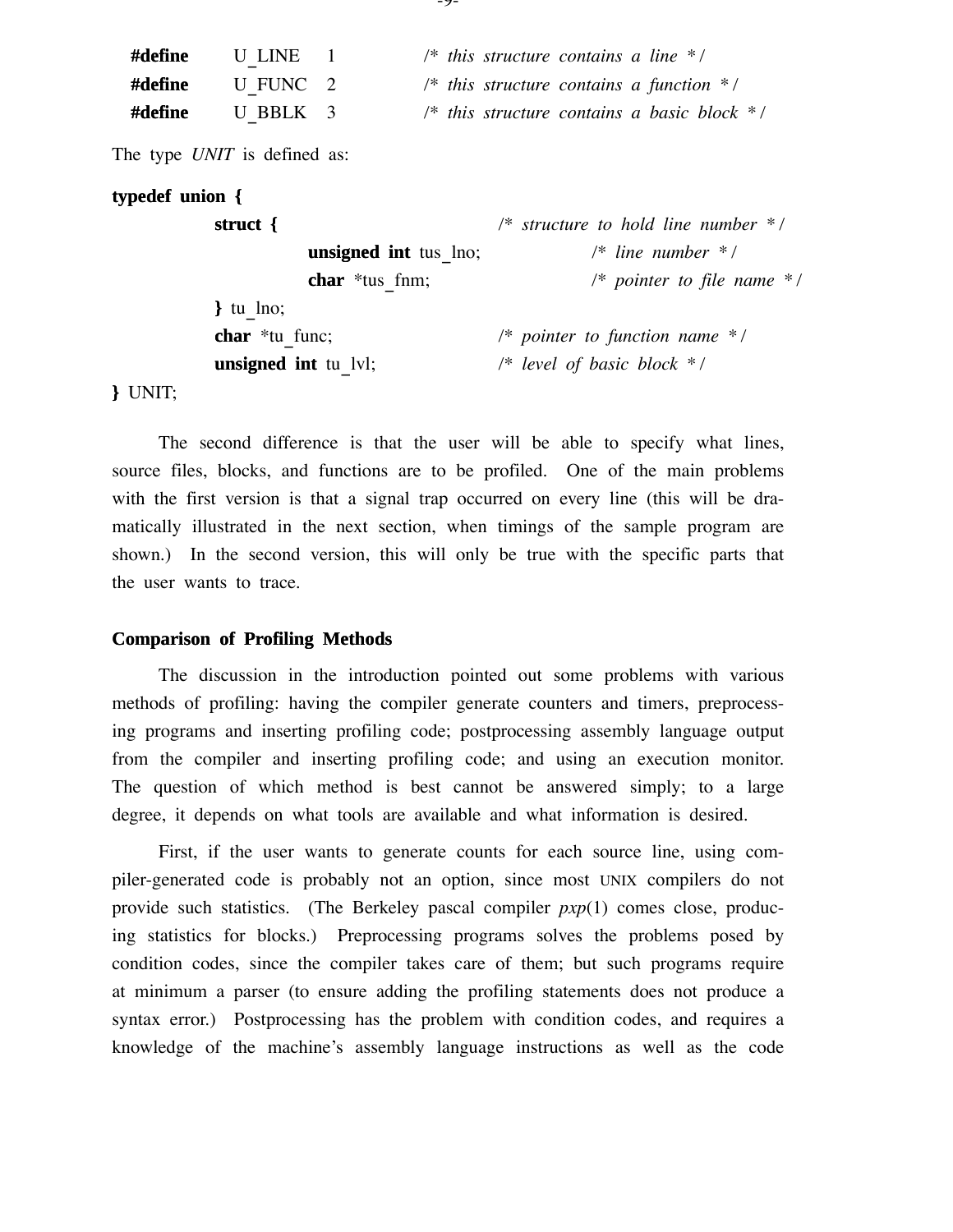generated by the assembler; for example, the type of branch instruction used on many machines (such as the VAX) depends on how far a branch may occur. Patching requires that one be able to read and write the address space of the process being traced, and be able to scan the symbol table of the associated program. It does not depend on any knowledge of the language or the compiler being used; in fact, the implementation described above was written to analyze programs in C, but it correctly analyzed a pascal program without even being recompiled! So from the programming point of view, patching is easier to program.

Patching allows programs to be profiled even if their source files are not available and the program has been optimized as long as the symbol table is intact; this can be useful. For example, suppose one is dealing with a program with many source files. This program is already used in production. To find the function called most often, methods for profiling would generally require recompilation; in a production environment this might pose severe problems (such as putting an unacceptably heavy load on a computer.) But by using patching one could determine the most commonly-called routine without recompiling. At that point, if a faster version of that subroutine were available, someone could decide whether to recompile the program with the new version of the subroutine. (Most likely this would be done at non-peak hours, such as in the evening.)

From the user's point of view, patching is the most flexible method but the slowest. Using patching, one can profile one section of the program, and then profile a completely different section without having to recompile the program. None of the other three methods of profiling allow this; all would require recompilation. Only patching allows any profiling without compiling special code; all other methods add code before assembly; as a result, to profile using these methods, previously compiled programs must be recompiled. While patching will only allow you to profile those units saved in the symbol table, in most cases this includes functions, which are very often the main units of interest.

Because the other three methods all add code to the program, they require additional data space (for the counters) and instruction space (for the routines or instructions that increment the counters.) This increases the size of the process image and may produce unintended side effects. Patching does not add any new code, and all data is stored in another process' image; so there is no change in size to the profiled process' image. In fact, that process cannot even detect it is being monitored without scanning and analyzing its own instruction stream!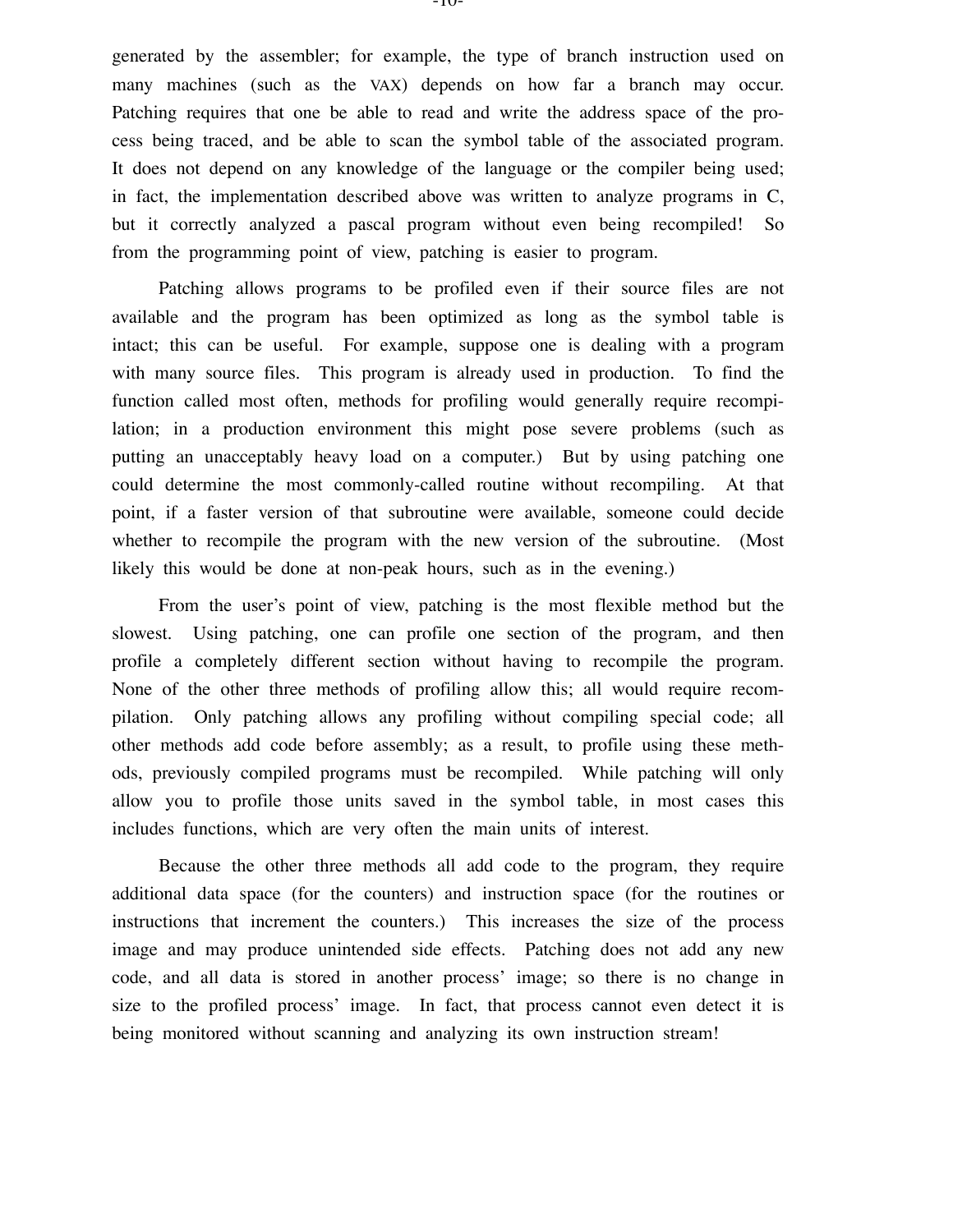Finally, should the profiled program terminate abnormally (say, with a bus error), other UNIX profiling packages will not allow the user to obtain a profile because the intermediate file is either not written out or corrupt. (*Gprof* generated an intermediate file, but core-dumped; *prof* did not generate any intermediate file.) Correcting this problem would not always be possible, since some events causing abnormal termination cannot be trapped (for example, the signal *SIGKILL*). An execution monitor, however, can easily determine why the profiled process stopped, and since the statistics gathered are in the process space of the monitor rather than the profiled program, the requisite statistics can be generated.

### **Timings**

The disadvantage of patching is that it exacts a high price in time. In addition to incrementing a counter, the monitored process faults once, has a breakpoint and another instruction replaced, and faults again, at which point the breakpoint and instruction are again replaced. Throughout all this, the monitor is executing. This results in a large increase in run time. In this section, three statistics quantify the increase in time; the first is the time spent executing user instructions, the second is the time spent executing system instructions (as in response to a system call), and the final is the total time executing the program. In the following tables, both absolute times and factors (using unprofiled programs as a factor of 1) will be given.

Table I displays the impact of profiling lines on the time; the numbers displayed are the average of ten runs of the sample program presented in an earlier section. Runs were made on a 11/730 running 4.3 BSD without profiling and using patching. Because no other utility allows this type of profiling, this table lists only unprofiled code and patched code.

| Table I. Timings of Methods of Profiling Lines |         |             |        |       |         |        |        |  |  |  |
|------------------------------------------------|---------|-------------|--------|-------|---------|--------|--------|--|--|--|
| method                                         |         | times (sec) |        |       | factors |        |        |  |  |  |
|                                                |         | user        | system | total | user    | system | total  |  |  |  |
| no profiling                                   |         | 0.06        | 0.14   | 0.19  | 1.00    | 1.00   | 1.00   |  |  |  |
|                                                | monitor | 6.51        | 38.76  | 45.27 | 108.50  | 242.25 | 205.79 |  |  |  |
| patching                                       | process | 3.98        | 36.58  | 40.56 | 66.33   | 228.62 | 184.36 |  |  |  |
|                                                | total   | 10.49       | 75.34  | 85.83 | 174.83  | 470.89 | 390.15 |  |  |  |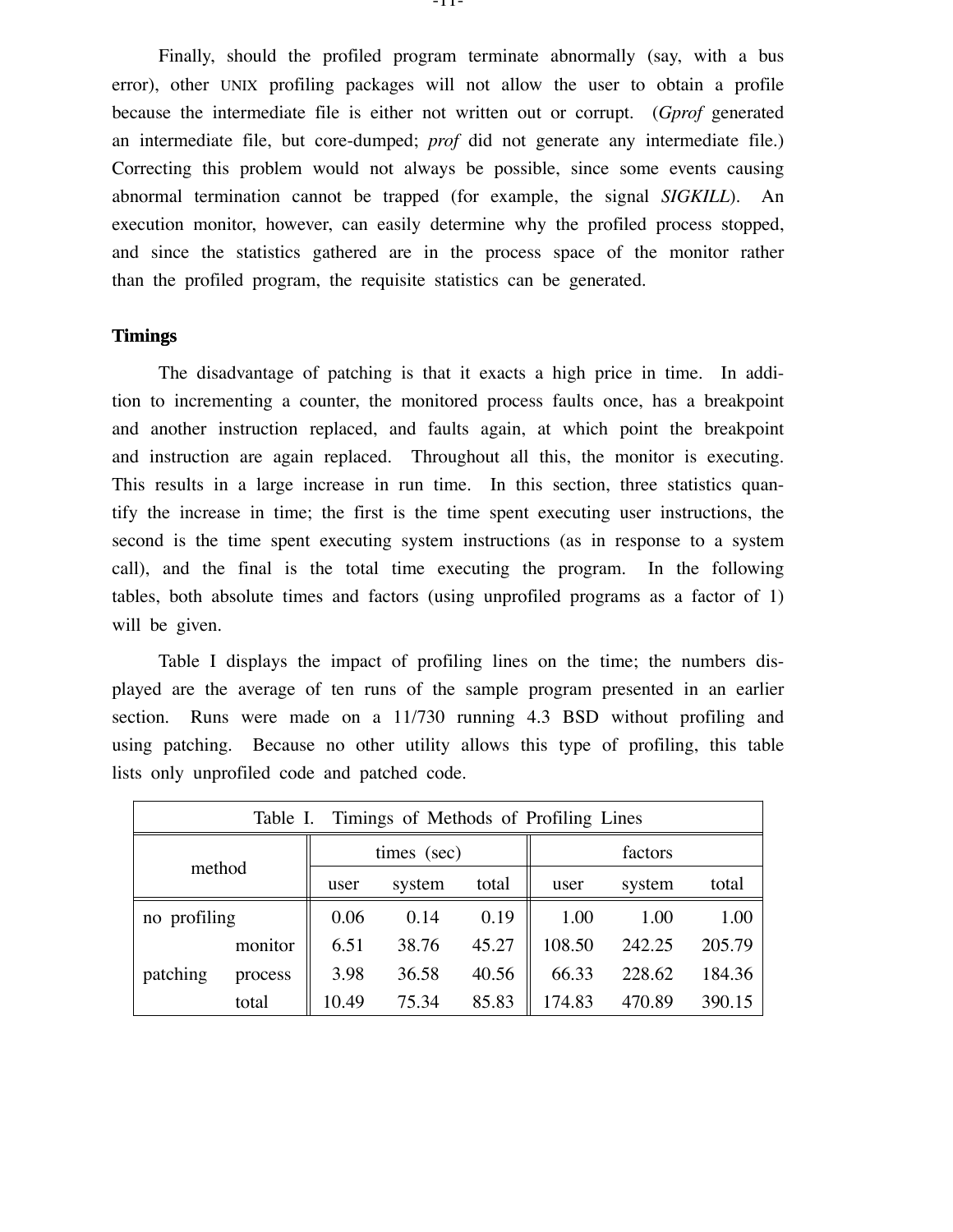Notice that the time spent executing within the system (which is the time needed for system calls to complete) dominates the time spent executing the user level code in the execution monitor. The system time includes the time required to fault; that is why the process being monitored has so much system time. Thus, since there were 4336 breakpoint traps encountered (two for each number in the counts), this means that the process being profiled takes 0.01 seconds to trap on a breakpoint and the execution monitor spends 0.01 seconds servicing a trap (that is, replacing the breakpoint and instruction in the monitored process, and finding and updating the appropriate counter if necessary.)

The reader might wonder why we did not use a Pascal version of the program, and obtain timings for the profiling produced by *pxp*(1). In fact, this was done, but one of the counts provided by *pxp* was wrong! The explanation is of course simple: the pascal interpreter does some flow analysis and instruments only the beginning of basic blocks, so *pxp* profiles basic blocks and not lines. Thus, the timings would not be representative of line-by-line profiling.

Table II displays the impact of profiling functions on time spent executing user and system instructions. These timings were obtained by using ,*prof*(1) a standard UNIX profiling utility, and a primitive version of the second version of the execution monitor. As before, these numbers are the average of ten runs of the program (not the sample program above; this program contains more function calls.) Runs were made on a 11/730 running 4.3 BSD.

| Table II. Timings of Methods of Profiling Functions |         |             |        |        |         |        |        |  |  |
|-----------------------------------------------------|---------|-------------|--------|--------|---------|--------|--------|--|--|
|                                                     |         | times (sec) |        |        | factors |        |        |  |  |
| method                                              |         | user        | system | total  | user    | system | total  |  |  |
| no profiling                                        |         | 0.045       | 0.303  | 0.348  | 1.000   | 1.000  | 1.000  |  |  |
| profiling                                           |         | 0.092       | 0.552  | 0.644  | 2.044   | 1.821  | 1.850  |  |  |
|                                                     | monitor | 1.038       | 4.304  | 5.342  | 23.066  | 14.204 | 15.350 |  |  |
| patching                                            | process | 0.471       | 4.204  | 4.675  | 10.466  | 13.874 | 13.433 |  |  |
|                                                     | total   | 1.509       | 8.508  | 10.017 | 33.533  | 28.079 | 28.784 |  |  |

Notice these times are not so high, because there are fewer functions, and hence fewer traps, than there were lines in the previous example.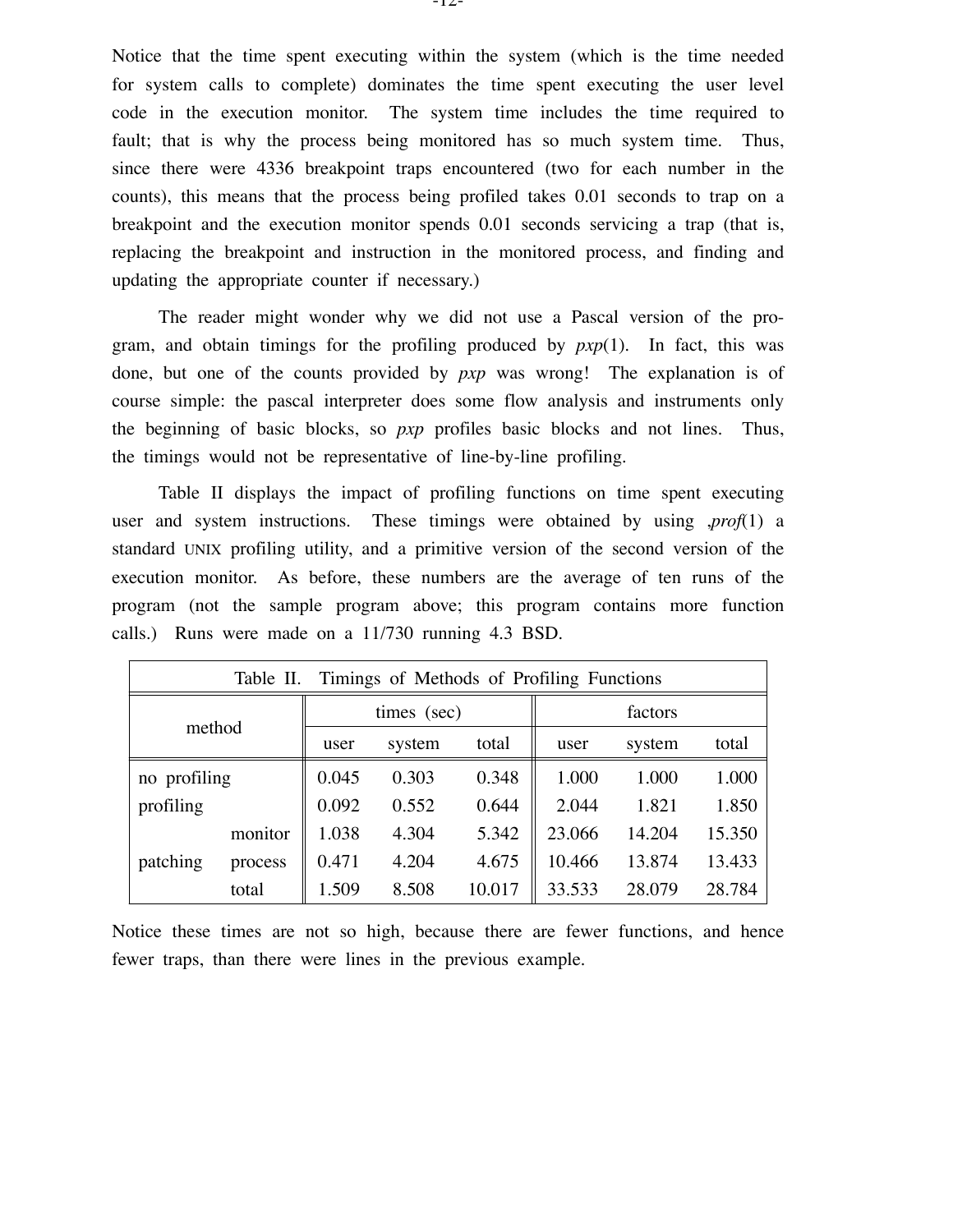### **A Wish List**

Certain characteristics of the kernel impose limits on what an execution monitor can do. The major bottleneck is the system call *ptrace*, which is the mechanism used to control the execution of the profiled program. Its main problem is that only children may be controlled, and only children started up after the execution monitor has begun can be profiled. This poses several problems. First, only the parent part of a process that forks can be monitored; children are on their own. Second, it is not possible to monitor a program that is already running (such as the kernel.) Third, every signal will cause a trap to the execution monitor; it should be possible to instruct the process being profiled to treat certain signals normally rather than having the profiled program return control to the monitor. Finally, the *ptrace* mechanism is itself cumbersome and slow, and should be replaced with something more elegant and faster. Not being able to obtain timing information from a child process that has not terminated is also a problem. Were this not so, the execution monitor would be able to provide timing statistics as well as counts, by obtaining timings at each unit and subtracting. (In some cases, extra illegal instructions would need to be inserted; for example, at the end of functions as well as at the beginning.) A third useful feature would be automatically preserving condition codes when a fault occurs, and restoring them when execution resumes. This problem can usually be circumvented by choosing the instructions to place in the profiled process' text space appropriately, but it would be better not to have to worry about this at all.

Many of these features would be useful in contexts other than profiling; for example, in debugging<sup>10</sup>. Some manufacturers of multiprocessing machines have already made some of these changes.†

#### **Conclusion**

Patching is a very powerful method of profiling. It allows any executable program with a symbol table to be profiled, and the more functions and source line numbers in the symbol table, the more that can be profiled. It does not rely on the existence of either assembly language source files or higher level language source files; indeed, even if the source is unavailable, the program can be profiled! Its drawback, that it causes the profiled program to run very slowly, can be

<sup>†</sup> For example, the *ptrace* system call for Dynix 2.0, by Sequent Computer Systems, Inc., will allow decendants of children to be monitored, as well as allowing running programs to be monitored<sup>11</sup>.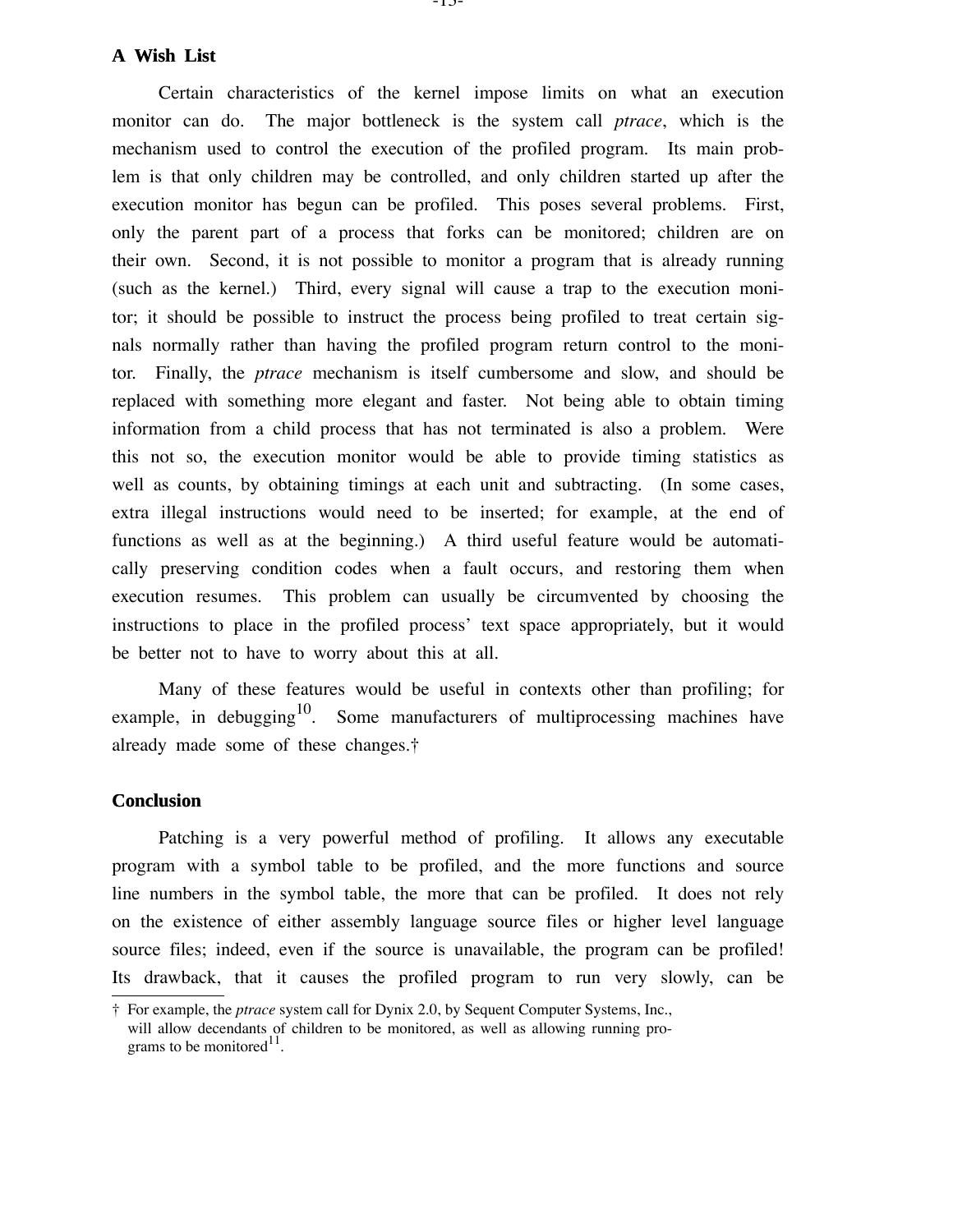ameliorated by judiciously choosing the units, and sections of code, to be profiled. *Acknowledgements:* Thanks to the two anonymous referees whose suggestions greatly improved the first version of this paper.

#### **Refer ences**

- 1. Kernighan, B. W., and Plauger, P. J., *The Elements of Programming Style*, McGraw-Hill Book Company, New York, NY ©1974.
- 2. Bentley, J. L., *Writing Efficient Programs*, Prentice-Hall, Inc., Englewood Cliffs, NJ ©1982.
- 3. Plum, T., and Brodie, J., *Efficient C*, Plum Hall, Inc., Cardiff, NJ ©1985.
- 4. Graham, S. L., Kessler, P. B., and McKusick, M. K., ''An Execution Profiler for Modular Programs'', *Software − Practice and Experience* **13**(8), pp. 671 − 685 (Aug. 1983).
- 5. Weinberger, P. J., ''Cheap Dynamic Instruction Counting'', *AT&T Bell Laboratories Technical Journal* **63**(8), pp. 1815 − 1826 (Oct. 1984).
- 6. Plattner, B., and Nievergelt, J., ''Monitoring Program Execution: A Survey'', *Computer* **14**(11), pp. 76 − 93 (Nov. 1981).
- 7. −, *VAX Architecture Handbook*, Digital Equipment Corporation, Maynard, MA ©1981.
- 8. −, *UNIX Programmer's Manual Reference Guide, 4.2 Berkeley Software Distribution, Virtual VAX-11 Version*, Computer Science Division, Department of Electrical Engineering and Computer Science, University of California, Berkeley, CA (Mar. 1984), as reprinted by the USENIX Association.